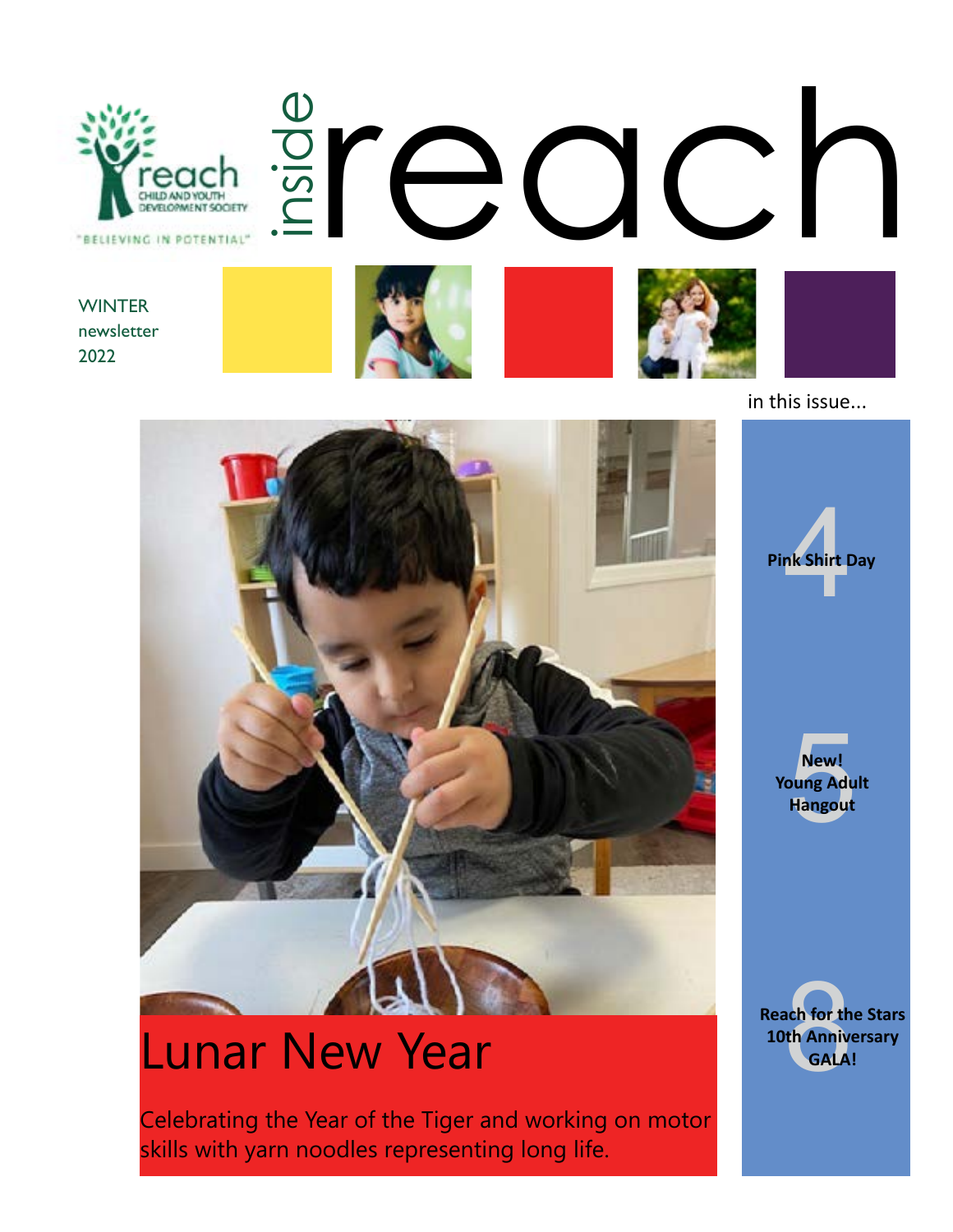# inside reach

is published quarterly and is distributed free of charge to the membership of Reach Child and Youth Development Society. If you would like to subscribe or unsubscribe call 604-946-6622 ext. 0 or email info@reachchild. org and write "newsletter" as subject line.

Submissions are welcome. Children's writing or artwork is welcome. Please include your contact information with your submission. Submissions can be emailed to alisonm@reachchild.org with "newsletter" in the subject line, faxed to 604-946- 6622 (please do not fax artwork), mailed or dropped off at the front desk. For more information about the "inside reach" newsletter please call 604-946-6622 ext.337.



5050 47 Ave, Delta, BC V4K OC8 604-946-6622 Fax: 604-946-6223 info@reachchild.org www.reachchild.org

#### **Reach Play and Learn Centre**

11415 84th Avenue North Delta, BC V4C 2L9 604-501-1502 Fax: 604-501-1359

# Message from the President



My snowdrops are blooming, and the daffodils are in bud. Spring is on its way! The Society Board has been meeting by Zoom since the start of the pandemic. Although it is not ideal, we are still able to ensure the organization is meeting the

needs of our families and WE ARE continuously monitoring the direction of REACH. Over the last two months, we have had two presentations to increase our knowledge of items pertinent to the development of the organization.

In January, a parent from the Family Support Institute of B.C. spoke to us on Person Centred Planning. She stressed that the individual should be the driving force in planning the direction of their life. We are proud that our programs are person and family centred so that all individuals can flourish.

Last month we had a presentation from Mark Schoeffel, a Certified Financial Planner, who gave an overview on Charitable Gift Planning as one way of supporting REACH and often saving on taxes. Our donors have ways of giving now, to provide immediate funding for our programs or giving in the future through a bequest in a will which leaves a legacy and supports the future of REACH and the children in our community.

Every year, the Gift of Speech raises funds to increase the number of children able to receive speech therapy. This year we beat our "best ever" funds raised and were able to raise \$32,350.00. We were fortunate to receive substantial donations from Envision Credit Union, Warner Brothers and Fraser Valley RV towards Gift of Speech 2021. But please remember your smaller donations are just as important and together with other donations become "big donations" too! Thank you to everyone for your support of this important program.

A new group for youth and young adults aged 18 – 24 years is starting on Zoom. It is a Hang Out time for youth to visit, connect and have conversations. Although it is a Zoom meeting now, it is planned to move to in person meetings once the pandemic allows.

REACH is a very fluid organization. Changes are always happening as we find more ways to meet the needs of our community.

*On behalf of the REACH Society Board of Directors,*

*Phyllis With, President*

# **2021/2022 Board of Directors**

#### **Reach Child and Youth Development Society :**

Phyllis With, President; Angela Keulen, Vice president; Ryan Thomas, Treasurer; Marcia McCafferty, Secretary; Shirley-Ann Reid, Director; Karen Ostrom, Director; Carmel Tang, Director; Stuart Bowyer, Director; Lois Wilkinson, Director; Brent Graham, Director; Pindi Mann, Director; Claire Hatcher, Director

#### **Reach Child and Youth Charitable Foundation:**

Denis Horgan, Chair; Katherine Bamford, Vice Chair; Ryan Thomas, Treasurer; Valerie Bartlett, Director; Somi Benning, Director; Laura Dixon, Director, Sharon Schoeffel, Director; Jit Sangha, Director







Like , follow, look and watch . There are lots of ways to connect to Reach . Visit us at www.reachdevelopment.org to link to all of our social media.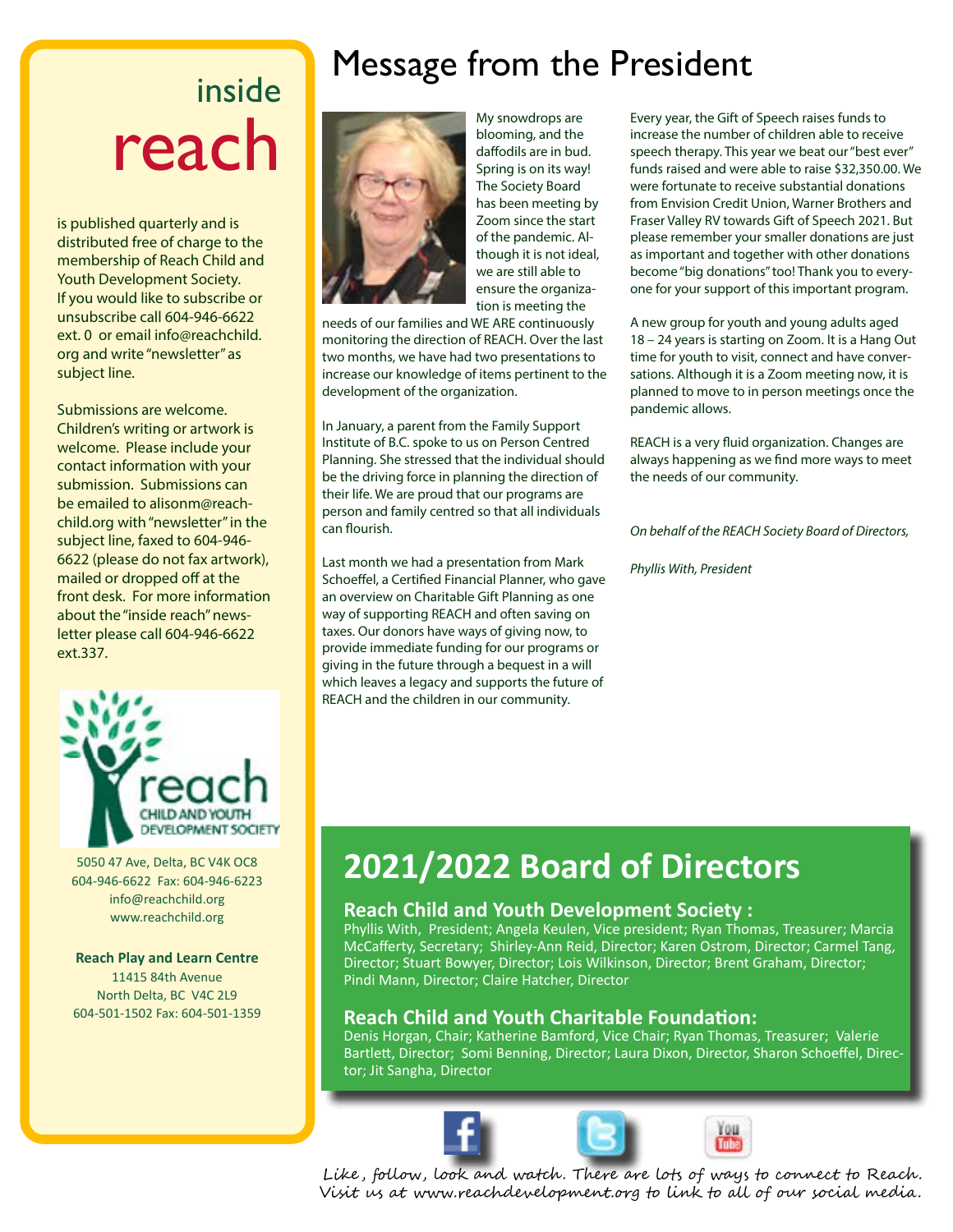## Punjabi Speaking Parents Group Winter Party







Holiday cheer was abundant at this social! Families and parents enjoyed the event that was paid for by Mann Financial. In additon, Mackenzie Gaytmenn of Red Sky Photography donated her services to take these wonderful images.

Overall, the Punjabi Speaking Parent Group has grown over the last year to support 19 families who are supported by facilitator Pindi Mann 1:1 or in a group setting.

In the past year, guest speakers have attended the group to present on wills, RDSP's, Nikita Bains presented on Autism Information Services; City of Surrey expained recreational programs and Baljit Ghuman presented on Sikhs for Autism .

Other topics have included raising awareness of needs in the South Asian community, problems faced and types of programs families would like to see and discussion on the role of dads. For more about the group email **[pindim@reach](mailto:pindim%40reachchild.org?subject=)**[child.org](mailto:pindim%40reachchild.org?subject=) or visit [REACH website.](https://www.reachchild.org/events-workshops/punjabi-parent-support-group/2022-03-31/)





### Preschool Celebrations



Martin Luther King Day

We provided photos of REACH Preschools celebrating Diwali in the last newsletter and now we have Christmas, Snow days, Martin Luther King Day, Chinese New Year, Valentine's Day and Anti-Bullying Day to show you!



Lunar New Year Activities





Time with Santa Valentines Day



Unaccustomed Snow!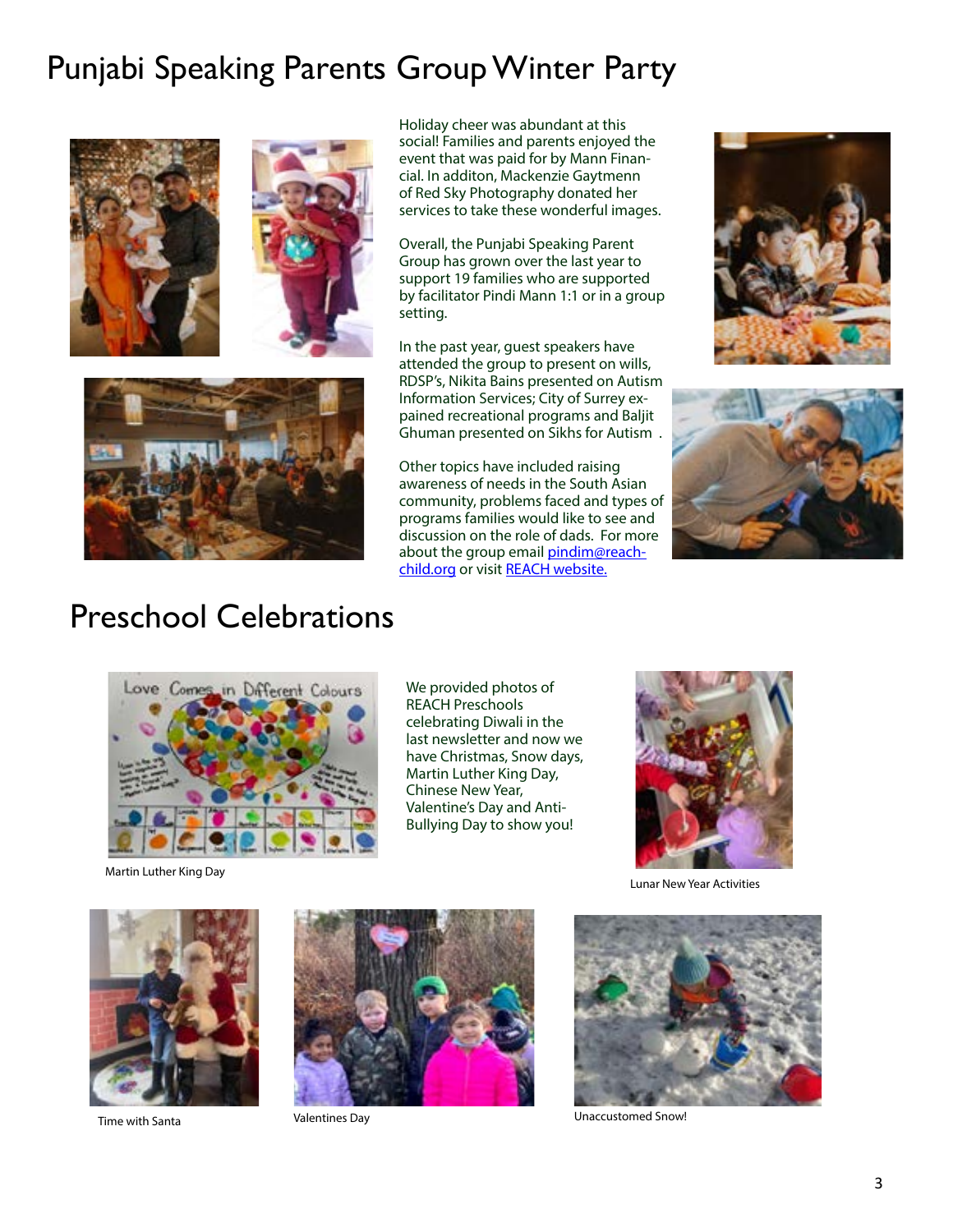# Pink Shirt Day 2022!

This year, REACH blasted out messages of kindness on Feb.23 - Anti-Bullying Day all day on Facebook. Here are favourite<br>activites that our staff shared:

Preschool North children and teacher Denise made any requirer weither must ness on each one. Thank you for the reminders!!

> IDP Consultant<br>Linda says feed your<br>Linda sufeeding IDP Consultant<br>Linda says feed y<br>soul by feeding the souls of others with kindness and compassion.

Preschool South teacher Christie<br>and children<br>and children and children and C<sub>1</sub>.<br>work kindly<br>together on Antibullying day.

BI Shawna shows her stuff on Pink Shirt Day and typically does where someone smile everyday!

> IDP Manager Leora shares Kindness in suggesting caring for a neighbour's pet; Laming ion a new culture; Isenti avout a flew Juillet to send a handwritten note to a senior and send someone flowers.

Front desk manager Rae greets children with Bill the Gerbil and une verwing with<br>Dino friends with reminders to be kind !

HR Assistant Manager Karen says always give a stranger a suality of the town of the town of the town of the town of the town of the town of the town of the town of the town of the town of the town of the town of the town of the town of the town of the town of the town of the t a literially string tone with the and show kindness on the road - a<br>show kindness on the road - a sinow nuturess on the load of a goes a long way.

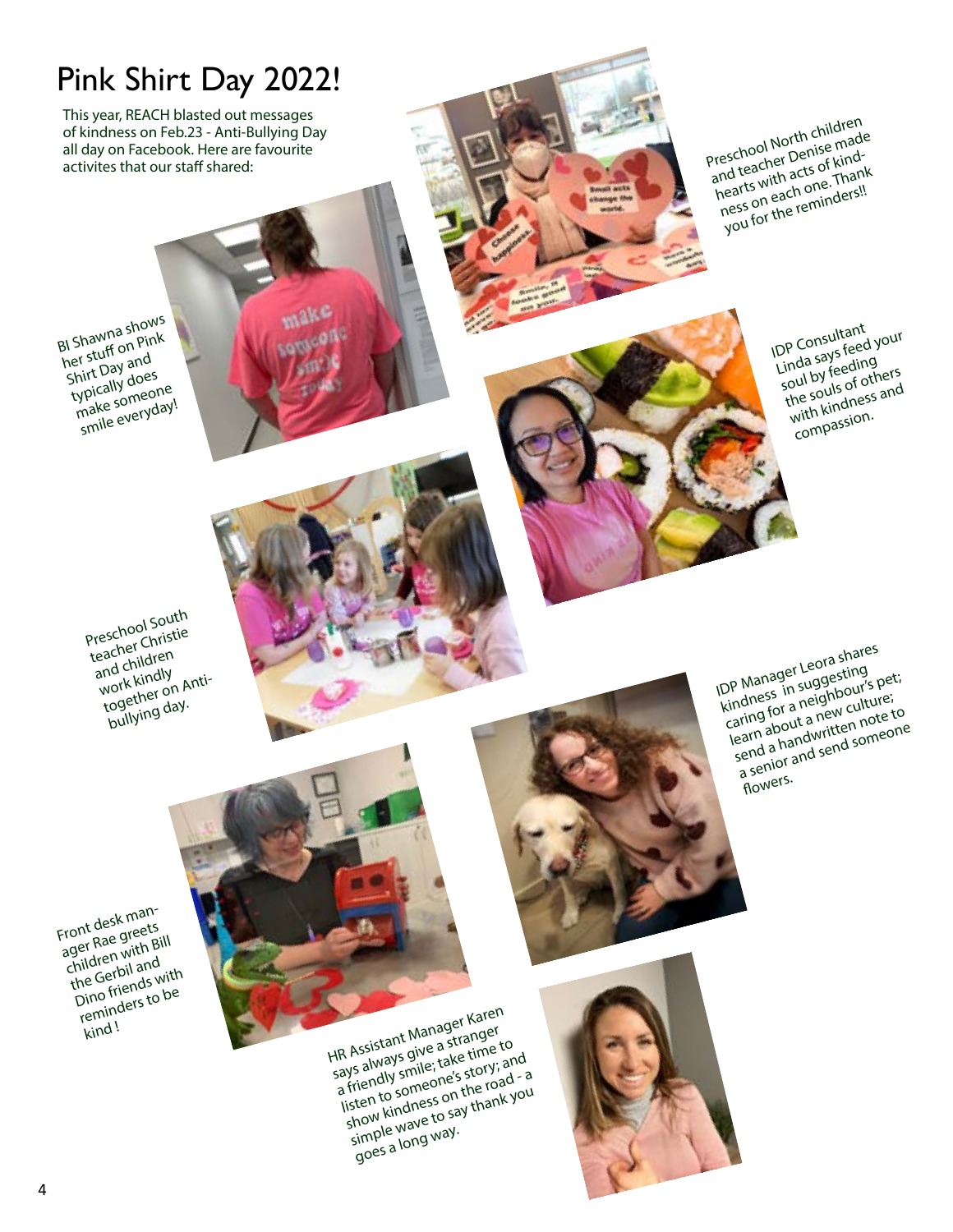

4. Grab some chalk, go outside and decorate the sidewalk! Draw pictures for your neighbours with funny pictures!

5. Collect pretty rocks and then paint them with your favourite colours! Leave them around your community to spread words of kindness!

Source: https://unitedwaydallas.org/updates/how-to-make-spring-break-fun-for-kids-during-covid-19/

Group Respite Manager Heather Anderson-Pickell is keen to serve adult populations with neurodiversity and has created a virual group where they can meet up and chat in a safe environment.

If you know of an 18+ individual with developmental needs who would welcome practice socializing, chatting and hanging out with peers, please email Heather at [heathera@reachchild.org](mailto:heathera%40reachchild.org?subject=) to recieve the registation information.

It is planned that the group will meet in person when public health restrictions lift at the REACH Center in Central Ladner. Although the group is open to a larger area at present, while it's on line, once we can meet in person it will be important to be able to travel to Ladner in order to participate.

REACH's vison is to strive for the optimal development of children, youth and adults, so this new direction with young adults is in concert with our mandate.

# Fun Spring Activities for the Family

We hope everyone is having a good start to the New Year in 2022. The past couple months have been challenging for everyone in different ways. Many of us know at least one person who was affected by Omicron. We continue to look forward to better days with the people closest to us.

As the daylight hours are longer, we might be wondering what we might be able to do in the coming Spring Season! Here are some ideas that can be safe to do in the coming months!

- 1. Plan outdoor playdates in new playgrounds nearby! Some of my favourites are
- Memorial Park! Right outside our REACH building!
- Diefenbaker Park at 5579 1 Avenue
- Annieville Lions Park 9150 112 Street
- Centennial Beach bring buckets and shovels to play in the sand!
- George C Reifel Migratory Bird Sanctuary bring your own bird seeds!

2. Have a science experiment day! Here are some great ideas from "Parents Magazine" that use everyday items you may already have at home. https://www.parents.com/kids/education/math-and-science/everyday-science-experiments/?sli de=slide\_7fdadb14-c551-4175-968f-29cf8e55caca#slide\_7fdadb14-c551-4175-968f-29cf8e55caca





Young Adult Hangout Young Adult Hangout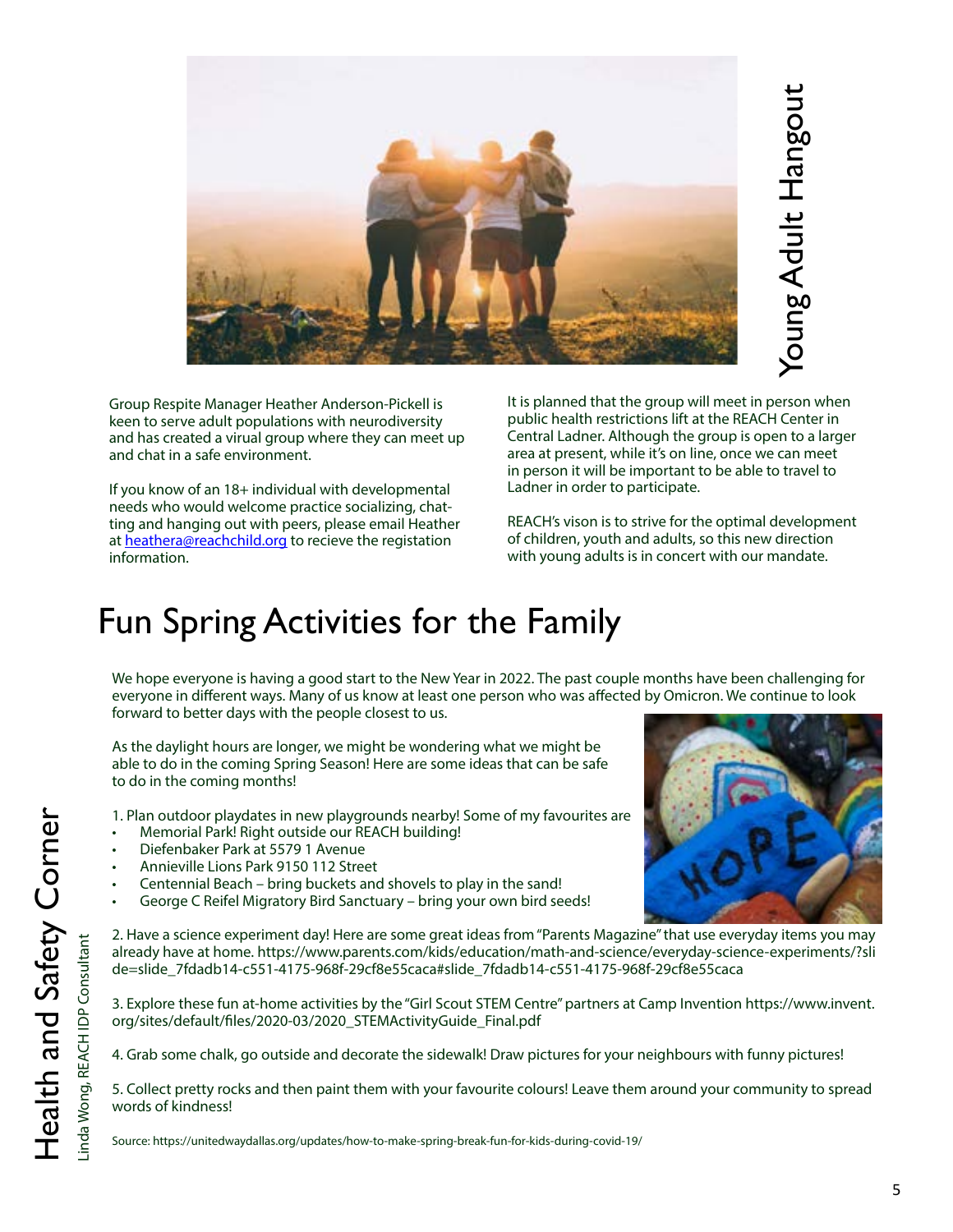### Envision Financial Donation

Envision Financial's Ladner Branch Manager Micheal Voros visited us on December 15, 2021 with a \$24,073 cheque to support mental health services. REACH ED Renie D'Aquila said, "Our hearts are overflowing with gratitude to Envision Financial and First West Credit Union and its members for such a significant donation to REACH and our counselling program. Our families are dealing with a lot of stressors every day raising children with support needs. On top of this, the restrictions and economic fallout from the pandemic have been increasing stress and impacting mental health. Sadly, REACH has a two year wait time for families to access our specialized counselling services leaving us very dependent on community to help meet these needs."



L:R Renie D'Aquila, Michael Voros, Kristin Bibbs

# Simply Generosity Provides \$5000



"We are so grateful for Envision Financial and First West Foundation's incredible support of REACH during these unprecedented times. This funding will be extremely impactful in enabling REACH to equip our staff with the Personal Protective Equipment necessary to resume in-person therapy services with our children and their families. This PPE will ensure the safety of both REACH staff and children while allowing children with extra needs to continue to receive the critical support they need to reach their potential!" said Kristin Bibbs, REACH Development Manager, in response to the \$5,000 given to fund PPE for our Behavioural Interventionists on the front lines pictured opposite.

#### Environmental Corner



Don't recycle angthing smaller than a credit card. Karen Field, REACH PBS Consultant

Don't recycle anything smaller than a credit card. That includes straws, bottlecaps, coffee pods, plastic cutlery, paperclips and a million other tiny things that creep into our daily lives. These objects are too small to be sorted and can jam the recycling equipment. These contaminants can shut down machines 10–15 times a day.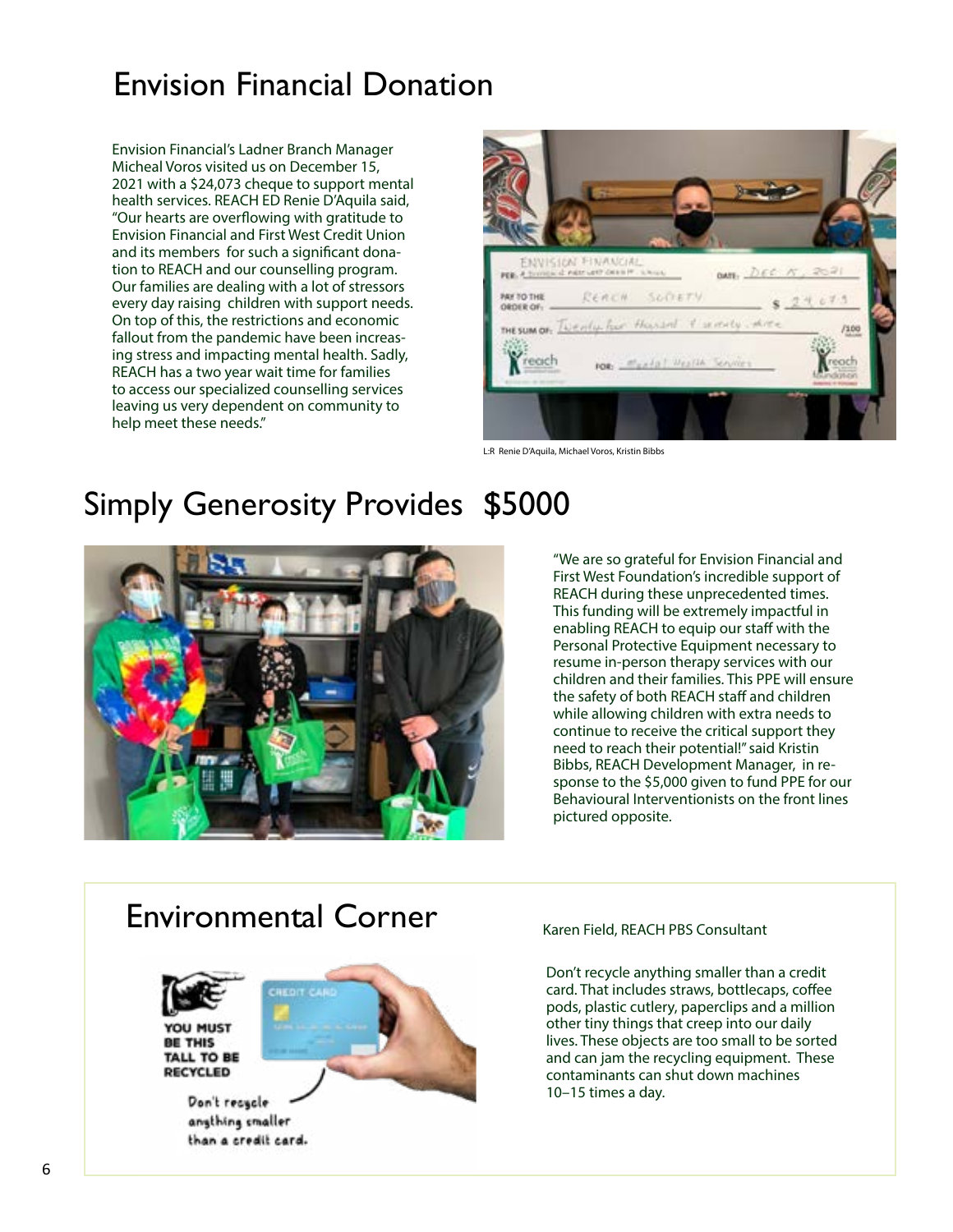## Donation Update: REACH Speech Therapies Program

Many children have speech deficits that can limit their future and it is critical to provide support as early as possible. Reach Child and Youth Development Society (REACH) fundraised for speech therapy sessions to support children with complex development needs in the 2021 Gift of Speech campaign that concluded Jan.15, 2022. A stunning \$32,030 was raised from generous businesses and individuals in our community.

This year REACH had superhero support from Warner Bros. Superman and Lois show that films in Delta, BC. In addition, Envision Financial, a division of First West Credit Union, and Fraserway RV each made significant contributions to t REACH speech therapy services.

"Early Intervention speech therapy helps children reach their potential in life", says REACH Therapies Manager Katie Scozzafava. "There is a window of opportunity where help makes the biggest difference and the funds received remove children from the wait list to get that help."

Speech Language Pathologists provide 1:1 weekly sessions with children including using augmentative tools like iPads that help children communi-



SLP Joanne Beauchamp in session with Therapies child

cate for the first time. REACH is incredibly grateful to all holiday campaign Gift of Speech donors who have helped parents who worried that their child may never be able to communicate with them. REACH provides speech therapy to kids with developmental needs in Delta, Surrey and Langley.

### REACH Location Updates in North Delta & Surrey



ABA Therapy room in our new Fleetwood centre.

REACH was off to a fresh start in Surrey in 2022 with a new location for the Applied Behavioural Analysis program. Staff and children moved into Fleetwood Centre, address is 205-16140 84 Ave., Surrey, B.C., at the end of December. Health and Safety pandemic measures were all in place prior to opening at the new location.

Changes are also in store for Preschool North. REACH Play and Learn Centre, located in the North Delta Recreation Centre at 11415 84 Ave., B.C. is being renovated now to house Preschool North children and staff. The new location is fully wheelchair accessible and has a central location near the George Mackie library and parks. In planning the new space, lead teacher Denise is pleased to announce,"we are bringing the outside in and play areas will be nature-themed".